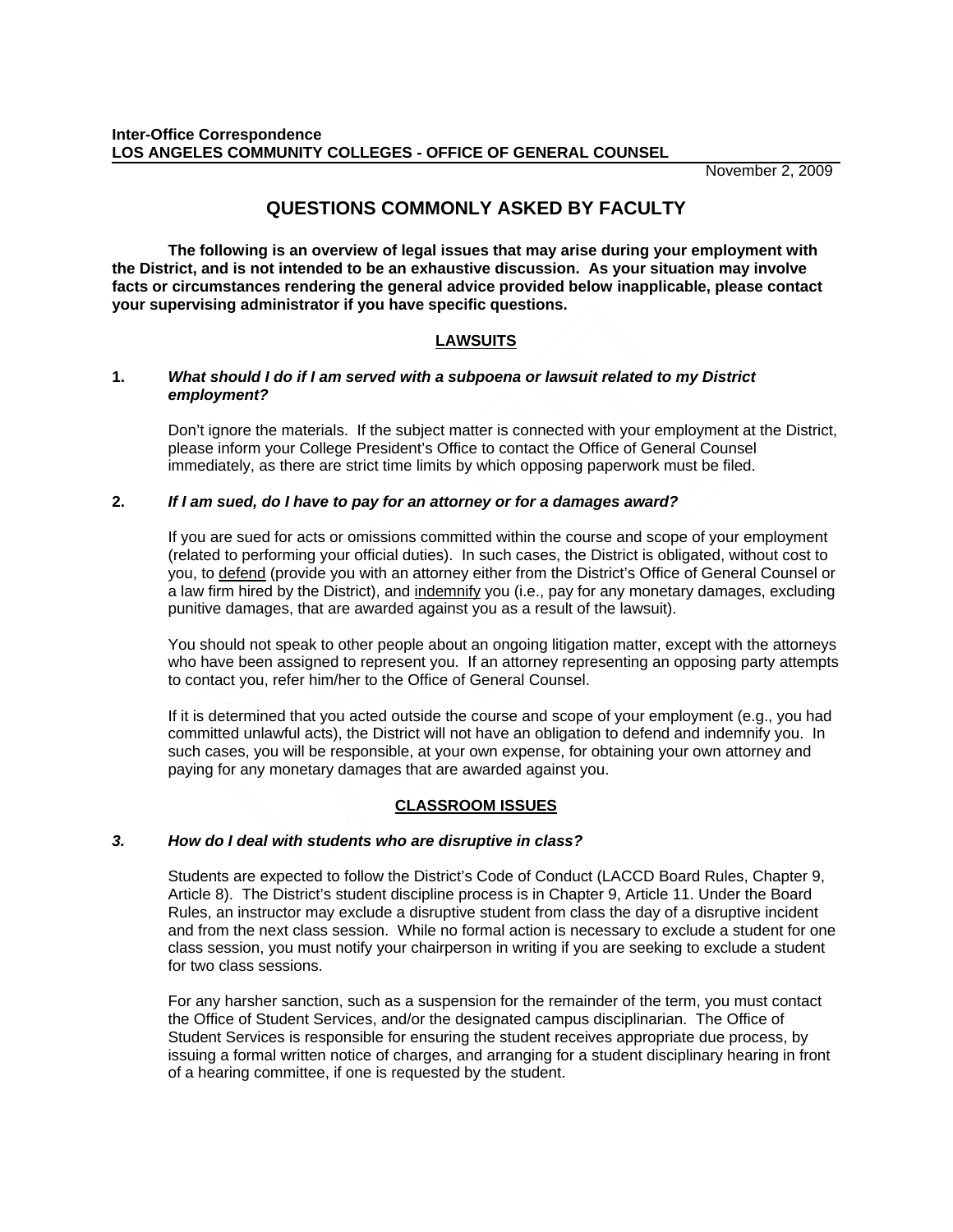QUESTIONS COMMONLY ASKED BY FACULTY Page 2 of 5

# *4. How do I deal with students who pose a threat to themselves or others?*

Contact the Sheriff's Department and the Office of Student Services. You do not have to keep to yourself your personal observations or interactions regarding students you believe pose a threat to themselves or others. (As a faculty member, you do not stand in a confidential relationship with your students.) The Office of Student Services can involve other appropriate parties on campus (such as referring the student to psychological services through the Student Health Center) or notify other interested parties, such as the student's parents.

If a student poses an imminent threat of harm, he/she may be immediately suspended. If a suspended or expelled student appears on campus, he/she may be detained by the Sheriff's Department. Depending on the circumstances, the Office of General Counsel may also apply to the Superior Court for a civil harassment restraining order. However, none of these options can be acted on unless campus administration is made aware of such problems.

# *5. What are my students' free speech rights in class?*

Institutions of higher education are intended to be marketplaces of ideas, and as such, college students enjoy First Amendment rights with respect to their class activities. Students' free speech rights cover in-class speech, as well as writing assignments and clothing (i.e., with written slogans) worn in class. As a general principle, students should not be disciplined for the substantive content of their speech, even if such speech incorporates unpopular viewpoints. The fact that someone else may be offended at the content of speech is not, by itself, a sufficient justification for prohibiting it.

As compared with the K-12 context, colleges have much less leeway to regulate the speech of students, but can nevertheless regulate conduct or speech which creates substantial and material disruption to college operations. For example, the college can discipline a student for standing up in a lecture hall and screaming expletives at others around him. (See also the discussion above in Question 3 regarding the student discipline process.) Furthermore, certain forms of speech are unprotected under the First Amendment, such as defamation and speech which creates a clear and present danger (e.g., yelling "fire" in a crowded theater).

# *6. What are my free speech rights when I am conducting a class?*

Instructors enjoy academic freedom and have much latitude in what they can say in class, provided there is some relation to the subject matter of the course.

However, both federal and state laws obligate the District to prevent sexual harassment. Neither the scope of First Amendment protection for instructor speech in the classroom nor the boundary between academic freedom and sexual harassment has been rigidly defined by the courts. If the District is presented with a complaint from a student alleging sexual harassment on the basis of your in-class comments, the District must evaluate the relevance of the comments to the subject matter and teaching methodology of the course, as well as the specific facts at hand.

State law also prohibits you from engaging in certain types of political speech in the classroom. Education Code section 7054 makes it a felony to use District funds, services, supplies or equipment for the support or defeat of any ballot measure or candidate. While you may certainly foster in-class discussion which incorporates competing viewpoints, you cannot co-opt class time for personal advocacy regarding matters prohibited by Section 7054. (The campus Free Speech Area is available for such activity during your nonworking time.)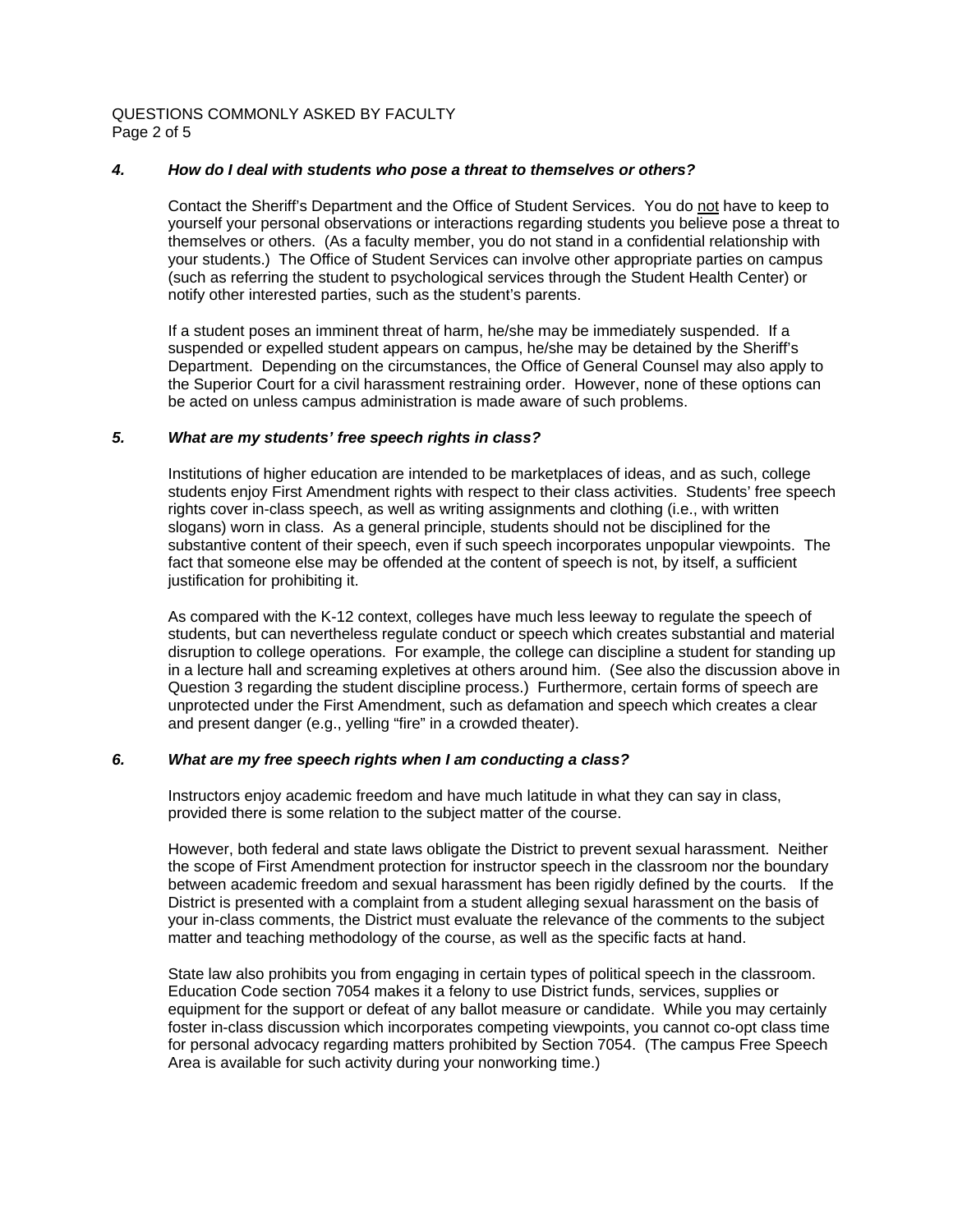QUESTIONS COMMONLY ASKED BY FACULTY Page 3 of 5

# *7. Can students record my lectures?*

It depends. Education Code section 78907 prohibits the use of any electronic listening or recording device in any classroom, without the instructor's consent, unless the recording is necessary as a reasonable auxiliary aid or academic adjustment for a disabled student.

#### *8. My students undertake class assignments in which they film, photograph or record other individuals. What sort of safeguards should be taken?*

Students should be advised to obtain prior consent by securing signed releases from the affected individuals. With respect to college newspapers, however, Civil Code section 3344 does not require the prior consent where the use of a name, voice, signature, photograph, or likeness is used in connection with any news, public affairs, or sports broadcast or account, or any political campaign.

#### *9. How do I deal with instances of cheating?*

If a student has cheated on a particular assignment or exam, you may issue a failing grade to the student for that particular assignment or exam. However, you cannot summarily issue an "F" grade for the entire course for a single instance of cheating, unless an "F" grade for that assignment would affect the student's course grade in such a way (e.g., the assignment was worth a significant percentage of the final grade). You should also refer instances of cheating to the Office of Student Services to initiate formal discipline.

# *10. When is it appropriate to drop a student from my course?*

 Students can be dropped from a course if, as of census day, they are no longer participating in the course and no extenuating circumstances (e.g., illness, accident, or other circumstances beyond the student's control) exist. As defined by Section 58004 of Title 5 of the California Code of Regulations, the term "no longer participating" includes, but is not limited to, excessive unexcused absences, but must relate to nonattendance. The fact that a student may be attending your class, but doing poorly on or failing to submit assignments, may have a negative effect on his/her grade, but would not be a sufficient reason for you to drop him/her altogether from the course.

# *11. Can I post or announce student grades in class?*

No. Student records, such as student ID numbers and grades, are protected from public disclosure pursuant to federal and state law, as well as District Board Rules. For more information, LACCD Board Rule 8401.11 discusses under what circumstances information contained in student records may be released.

#### *12. One of my students thinks his "D" grade should be an "A." I don't. How are grade grievances handled?*

If a grade issue cannot be resolved informally, a student wishing to proceed with a formal grade grievance should be directed to the campus ombudsperson. A student contesting a course grade may file a student grievance pursuant to LACCD Administrative Regulation E-55 and request a grievance hearing. As a faculty member, you have a duty to participate in this process. You also have a duty to retain any work not returned to the student for a year. Under state law, grades are considered final, unless it can be shown that a grade was a result of a mistake, fraud, bad faith, or incompetence.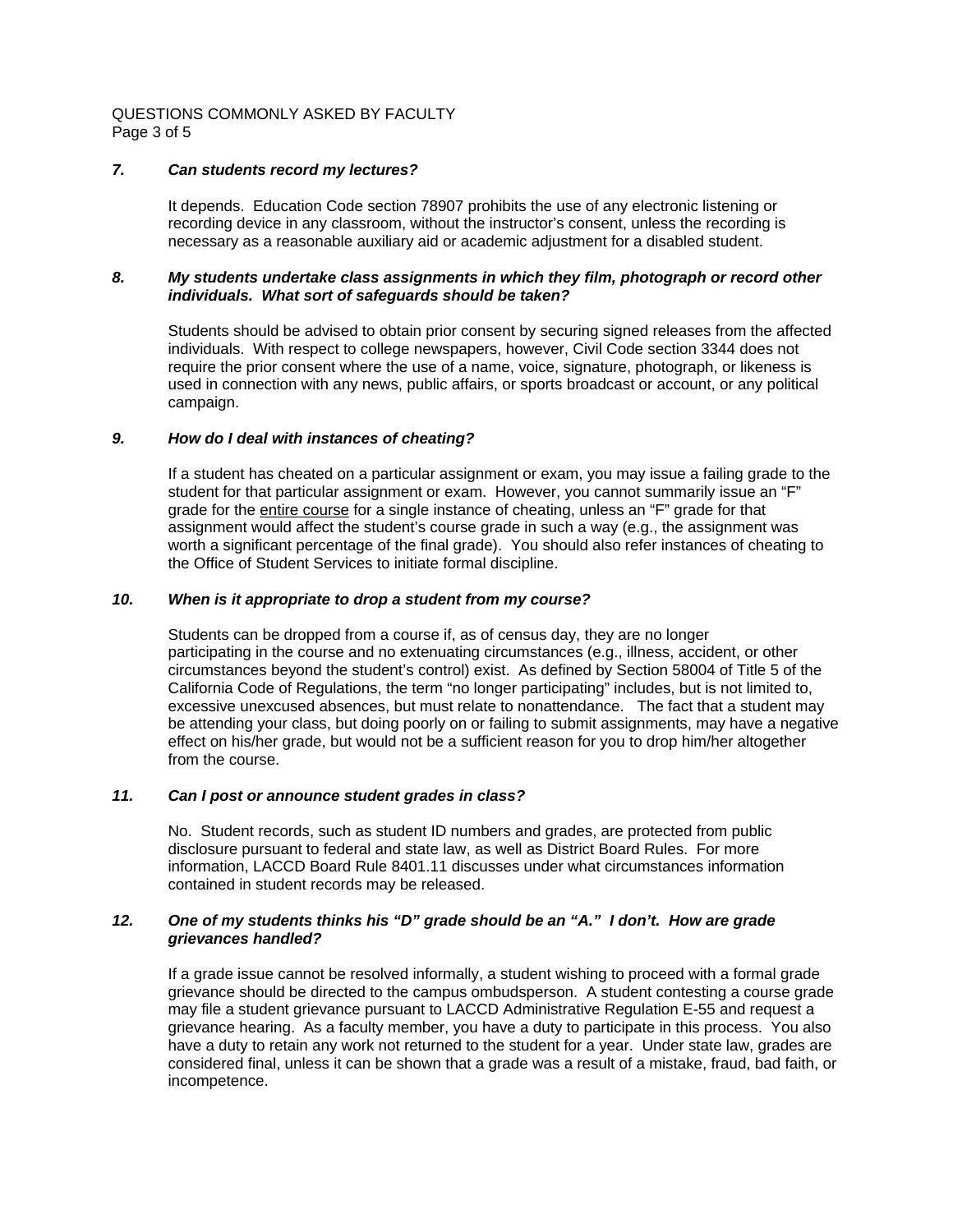QUESTIONS COMMONLY ASKED BY FACULTY Page 4 of 5

# *13. My students are willing to pay me for private tutoring or instruction in my spare time. Can I take them up on their offer?*

Generally speaking, no. LACCD Board Rule 9700 prohibits District employees from using District facilities to provide private instruction or professional services for compensation. Instructors are also prohibited from offering private instruction or other professional services for compensation (1) to a student who is enrolled at the college to which said instructor is assigned, and (2) during any summer vacation period to a student who was a member of one of the instructor's classes the previous Spring semester.

# *14. If I suspect that child abuse is occurring to one of my students, to whom I do report this?*

Immediately contact the Sheriff's Department, or the Los Angeles County Department of Child and Family Services Child Abuse Hotline at (800) 540-4000. District employees are considered "mandated reporters" under the Child Abuse Neglect and Reporting Act ("CANRA"). As a mandated reporter, you must report known or suspected abuse of children (i.e., under 18 years of age) who you encounter within the course and scope of your employment. For more information, view the CANRA presentation in the "Faculty and Staff Resources" section at www.laccd.edu.

# **COMMUNICATIONS**

# *15. Are my District e-mails considered private?*

No. Employees have no expectation of privacy in their District e-mails, which should only be used for the conduct of District related business. (LACCD Administrative Regulation B-27.) Furthermore, your District e-mails—subject to limited exceptions and privileges-- are public records; as such, any member of the public can request copies of them. Compose your e-mails with the knowledge that they could later be reprinted in the newspaper or used in court.

Limit your use of the "send all" or "reply all" function, by limiting your communications to those who have a legitimate need to know. For example, when communicating by e-mail with students in a class, do not allow the recipients of your message to see each other's e-mail addresses. (Student e-mail addresses are also personally identifiable student information which must be kept confidential.)

# *16. What is defamation?*

Defamation is either written (i.e., libel) or spoken (i.e., slander), and involves a false statement of fact which exposes the subject to hatred, contempt, ridicule, and/or causes him/her to be shunned or avoided. For example, a defamatory statement may be an accusation that a person has committed a crime or has an infectious disease. While statements of pure opinion are not necessarily defamatory, those couched in false facts may be.

You can also commit defamation by repeating a defamatory statement, even though you were not the originator of the statement. Exercise professionalism and discretion in your communications, keeping in mind how your statements may be construed.